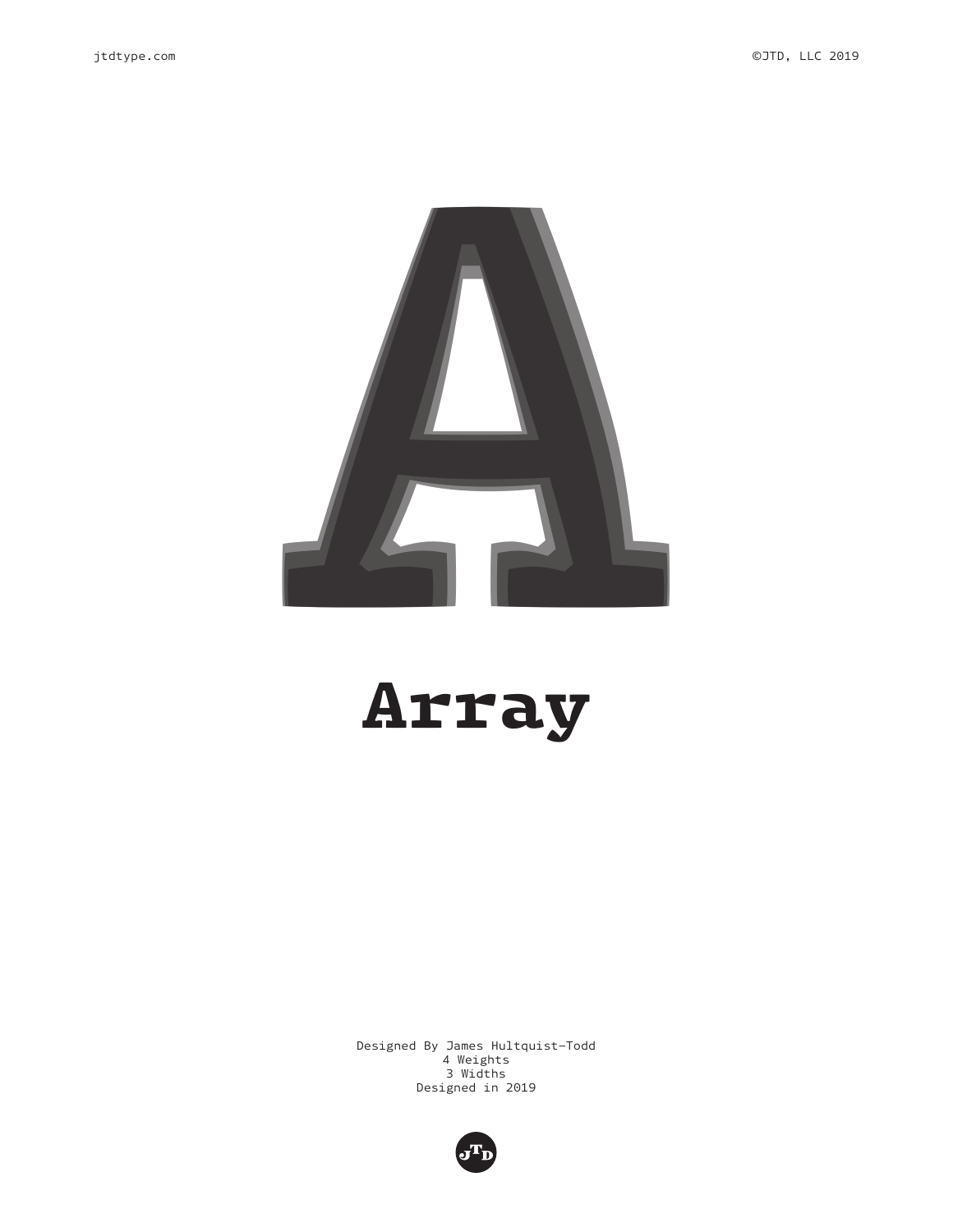## **Grenoble** Edinburg Tauranga *Palm Bay Rancagua Quanzhou* Regular Bold Black Regular Italic Bold Italic Black Italic

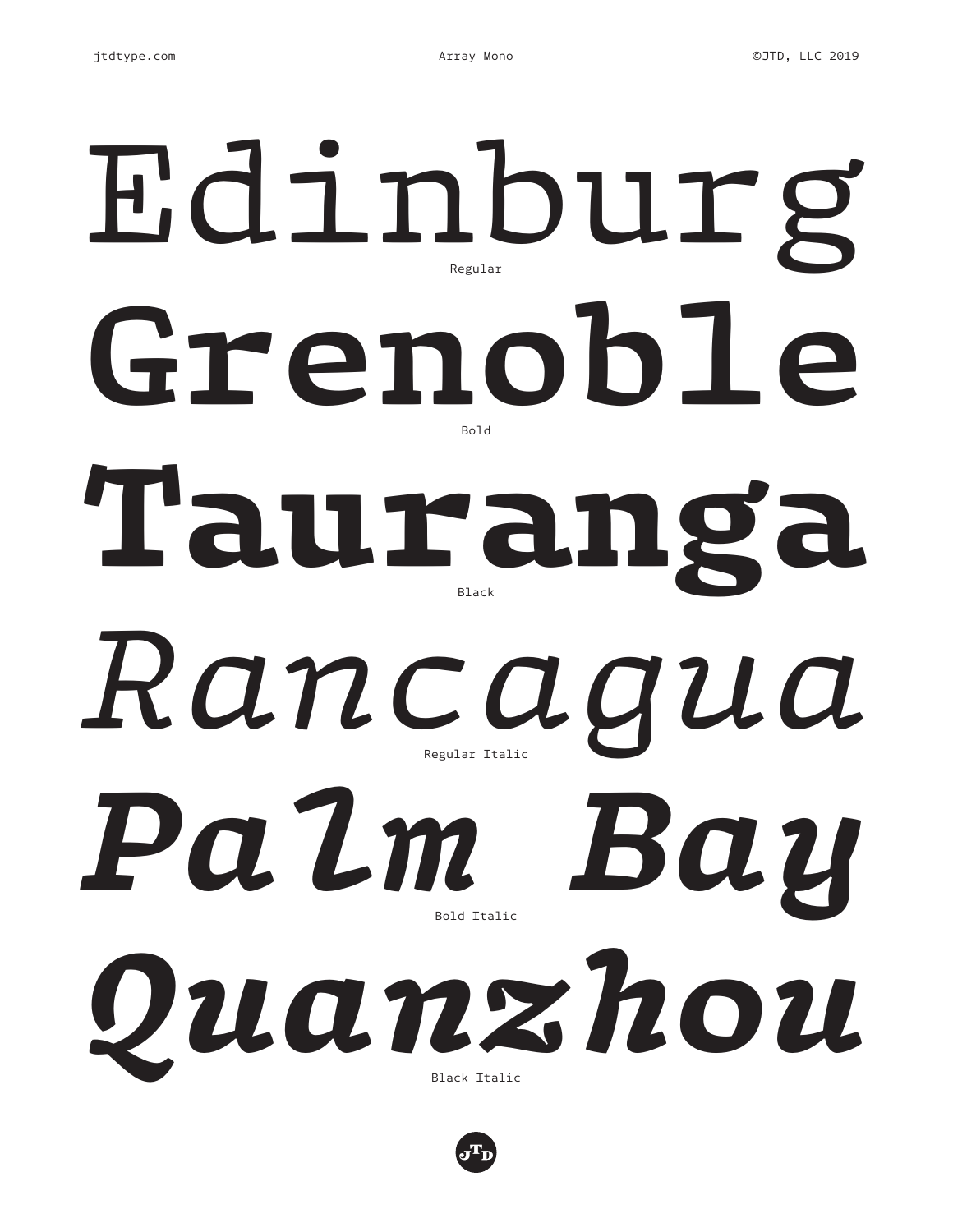## **WINNIPEG** CAGLIARI KASUKABE *JEONGEUP LAUSANNE ROCKFORD* Regular Bold Black Regular Italic Bold Italic Black Italic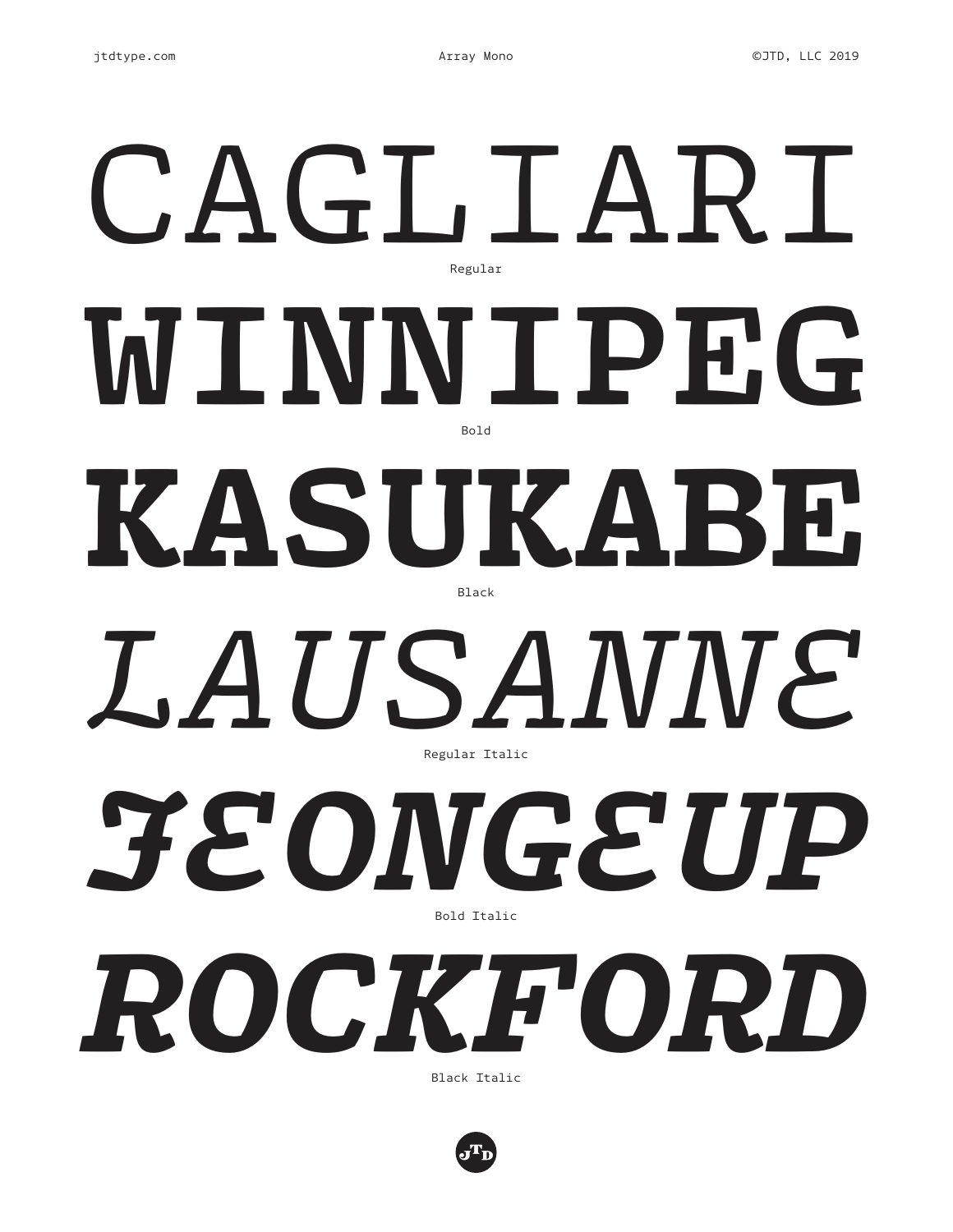# **Fujisawa** Ichikawa Winnipeg *Escuintla Mandsaur* Regular Bold Regular Italic Bold Italic

*Jayapura* Black It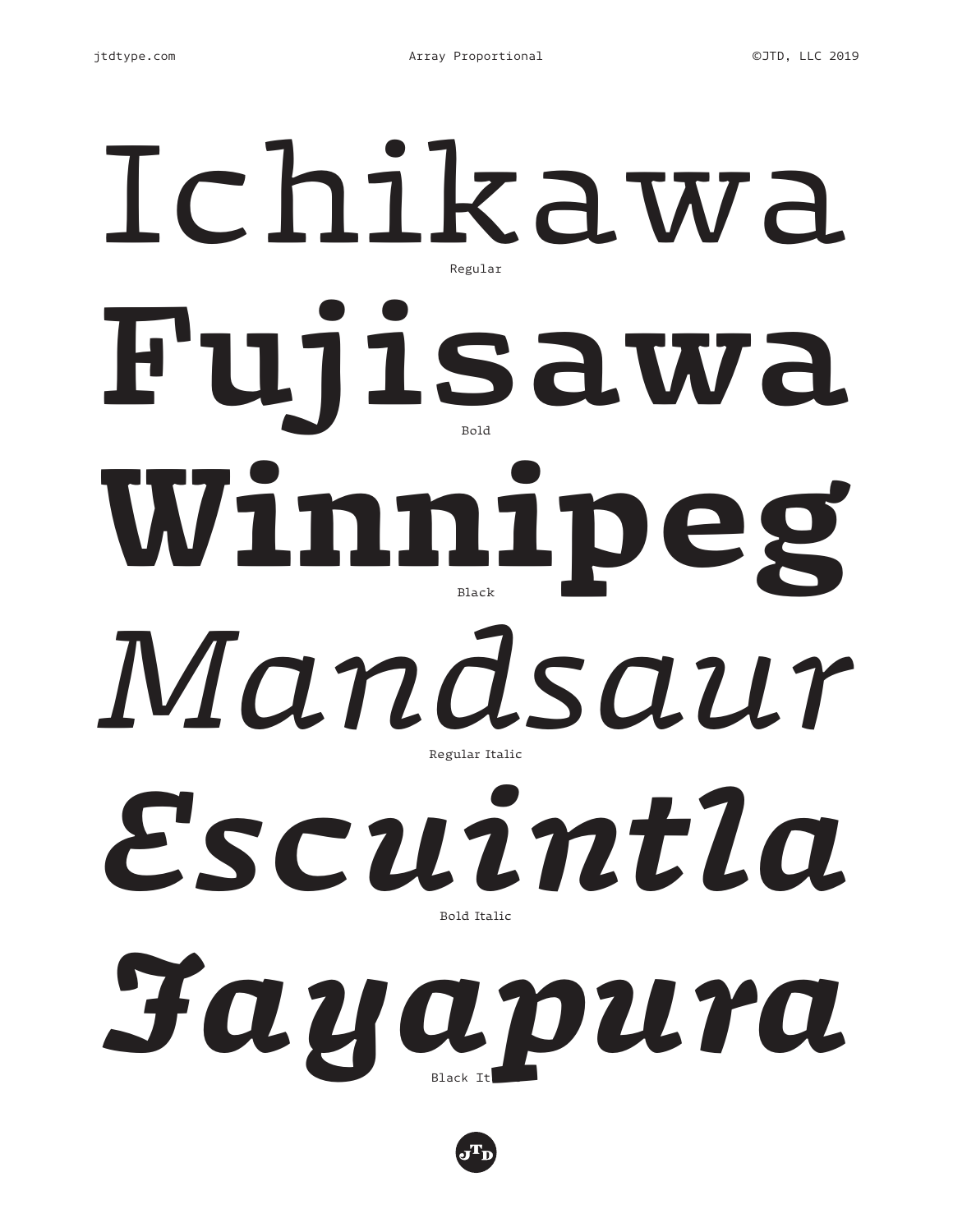Array was designed specifically to bring several disparate ideas together. Can a typeface work for coding and regular text? Can Renaissance ideas be combined with the normally austere styles of monospace type? Array is two typefaces in one: a monospaced family designed to take the necessities of coding into account, and a text typeface which carries a bit of that typewriter manuscript charm with it.

In order to accomplish this duality, a system of widths was devised into which all of the characters would conform. This was easy enough for the monospace—everything would have the same widths for the proportional variant, however, things had to get a bit more complicated. The original width was divided into thirds. Then, two new widths were selected—1⅓ and ⅔. Only two styles were chosen in order to keep some of the monospace charm in this new variation.

This meant that there were three widths to choose from. Characters like the "I", "1", "t", "f", "f", "j" and so on, along with much of the punctuation, would fit into the ⅔ slot. The "M", "W", "w" and a few others would fit in the 1⅓ box. Where this started to get interesting was with the design of the italics.

Renaissance italics tend to be much narrower than their upright counterparts. Look at the "o" in Adobe Garamond, the italic "o" is about 30% narrower than the upright. What this meant for Array was some characters in the proportional version which are the same width in the monospaced style were narrowed for the italic. This was not taken as extreme as it could have, in order to again maintain some of the monospace feel.

The italics also feature a few of what are commonly considered "swashed" capitals. This was done to help the monospaced italic differentiate itself when used in coding. The swashed features were made a little less flamboyant than what is traditionally drawn in order to make all-capital usage possible.

The actual letterforms of Array are not based on any one particular Renaissance model but on the genré as a whole. As the design is a monospace, some considerations had to be made, serifs had to be bulked up, otherwise, the width of the "I" would leave a gaping hole in the text. This need to bulk everything up led to the initial drawings being made not with a traditional broad nib pen, but with a brush pen.

In order to imbue the design with a bit more life and character than the traditional monospace, the brush pen was used as model. While not traditionally (if ever) used to draw Renaissance type, it lends a hand-drawn element and liveliness to the overall feel of the text while still allowing the typeface to perform its primary function(s) without distraction.

**Proportional** Regular 8/10 pt

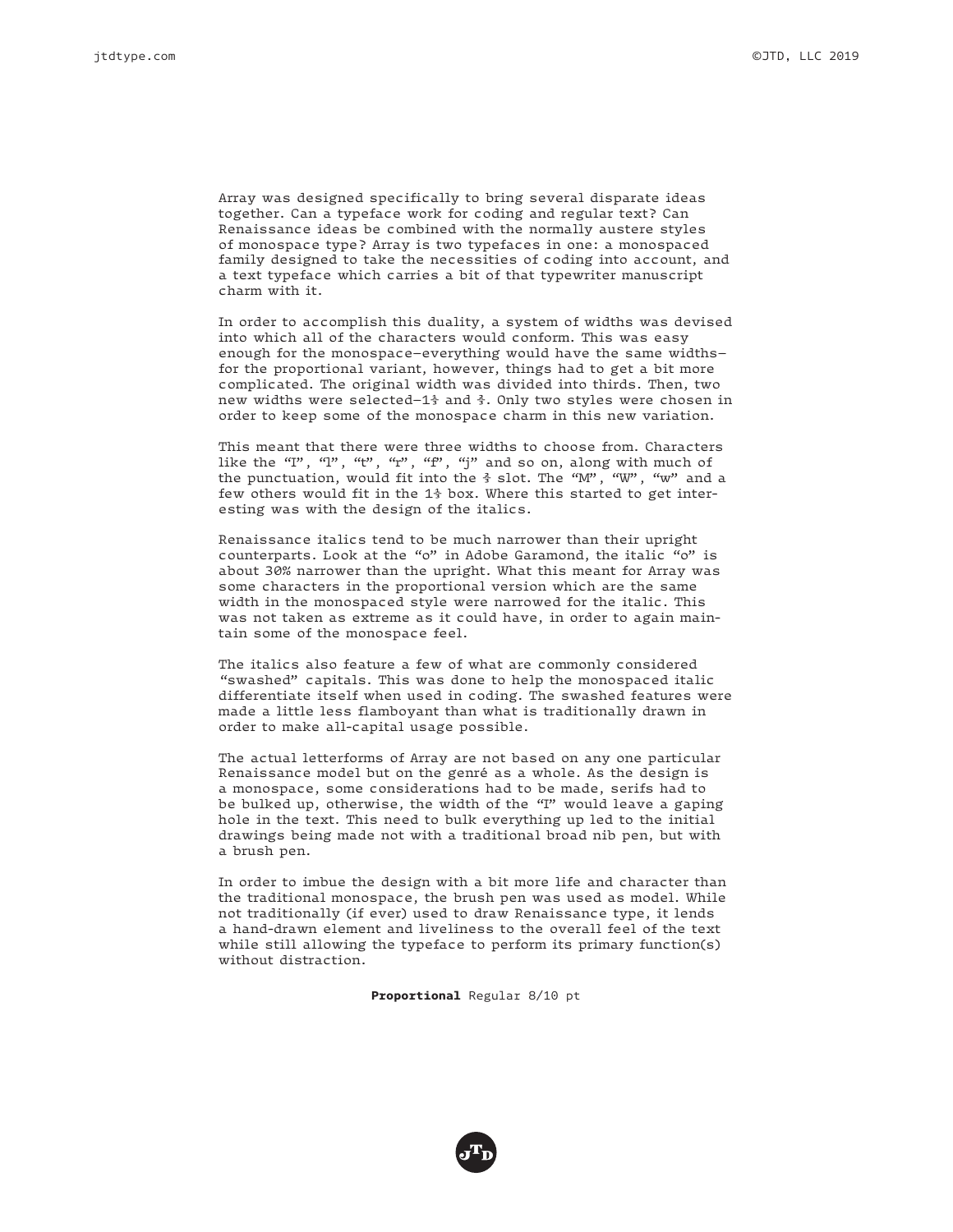## 0123456789 0123456789

Oldstyle Figures

0123456789 01234/56789

Superior/Inferior

0123456789 01234/56789

Numerator/Denominator

*EJLQY EJLQY*

Stylistic Set 1

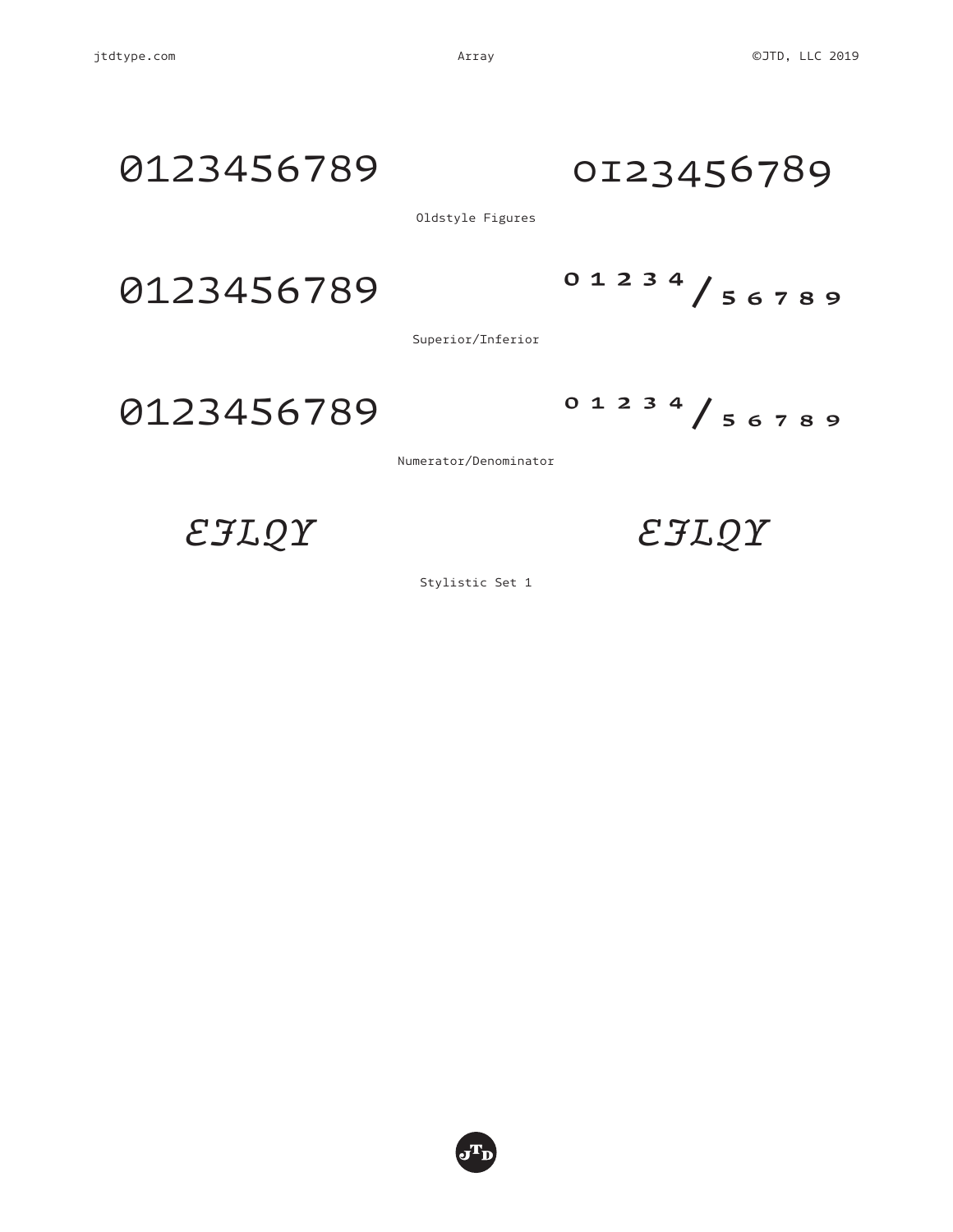## ABCDEFGHIJKLMNOPQRSTUVWXYZ ÀÁÂÃÄÅĀĂĄẠẢẤẦẨẪẬẮẰẲẴẶÆǼÇĆĈČĊĎĐÈÉÊËĒĔĖĘĚẸẺẼẾ ỀỂỄỆĜĞĠĢĤĦÌÍÎÏĨĪĬĮİỈỊIJĴĶĹĻĽĿŁÑŃŅŇÒÓÔÕÖŌŎŐỌỎ ÔÔÔÔÔƠƠỞỞƠØØŒŔRŘŚŜŠSSTTŤŦÙÚÛÜŨŪŬŮŰŬŬŬŬŨŬ ŲŴẀẂẄÝŶŸỲỲỴỶỸŹŻŽÞÐŊ

Uppercase

abcdefghijklmnopqrstuvwxyz àáâãäåāăąạảấầẩẫậắằẳẵặæǽçćĉčċďđèéêëēĕėęěẹẻẽế ềểễệĝğġģĥħìíîïĩīĭįỉịıijĵķĺļľŀłñńņňòóôõöōŏőọỏ ốồổỗộơớờởỡợøǿœŕŗřśŝšşșſßţțťŧùúûüũūŭůűụủưứừử ữựųŵẁẃẅýÿŷỳỳỵỷỹźżžþðŋ

Lowercase

01234567890123456789\$¢£¥€₫ƒ

012345678901234����������567890123456789

Numerals and Currency

#### ⅓⅔⅛⅜⅝⅞¼¾½<≤+−±×÷=≠≈¬≥>|¦/\−°

Fractions and Mathematical Symbols

#### ¿?¡!()[]{}«»«»‹›‹›-–—@ " " ' ' ' ' ' ' ' ' ' ' ' ' e &¶§†#\*

Punctuation

#### #%‰™©℗®№ªº^~Ωμπ ←↑→↓↔↕⤒⤓⇧⇩★■▲►▼◄◊☐☑☒✓✗

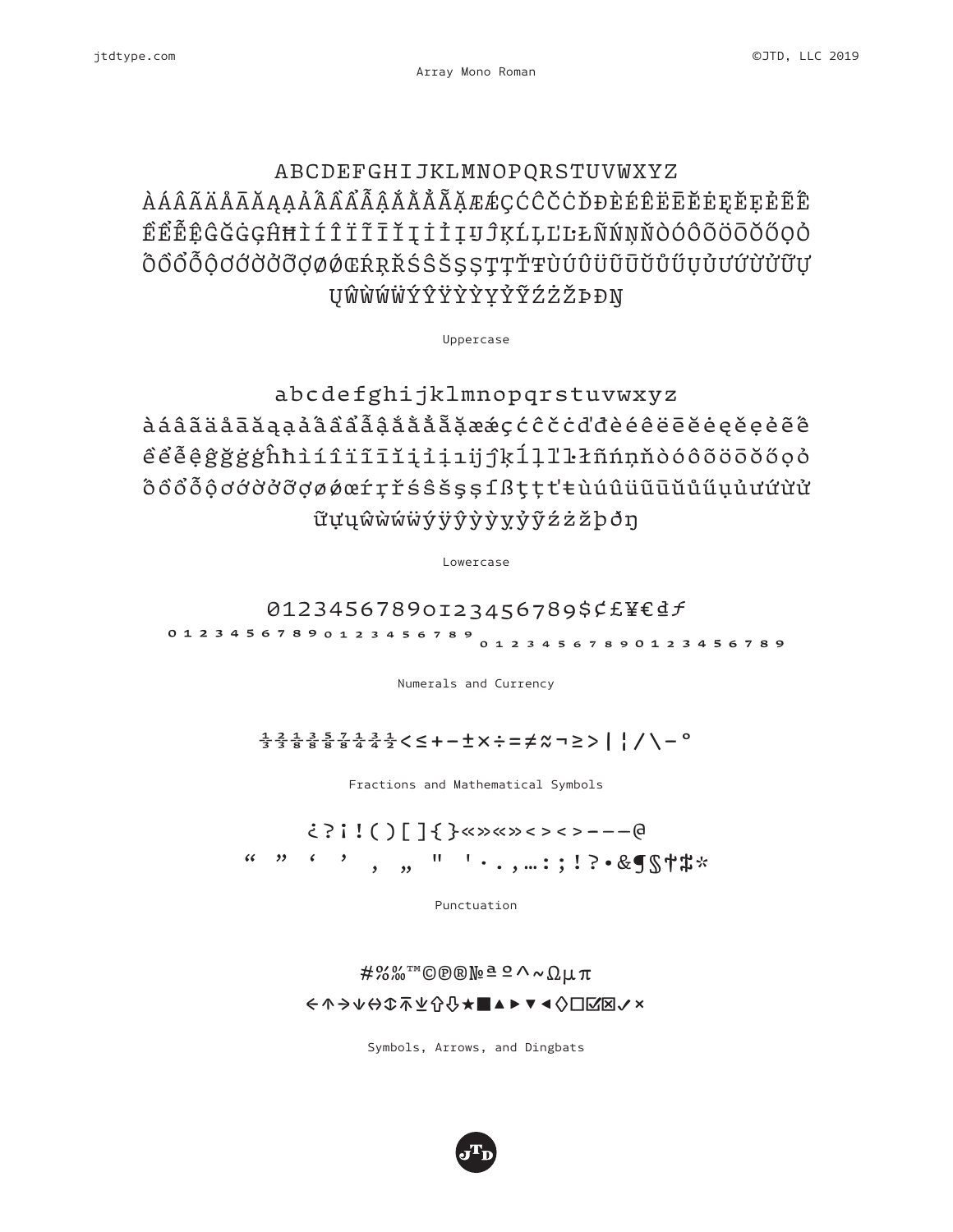### ABCDEFGHIJKLMNOPQRSTUVWXYZ ÀÁÂÃÄÄĀĀĄẠÅÂÂÂÃÃÅĂÅÃ<del>ÃÆÆ</del>ÇĆĈČČĎĐÈÉĒĒĒĒĘĘĔŖĚÊÊ ỀỂỄỆĜĞĠĢĤĦÌÍÎÏĨĪĬĮİỈỊIJĴĶĹĻĽĿŁÑŃŅŇÒÓÔÕÖŌŎŐỌỎ ŐÔŐŐŐŎĊŎŎŎŒŔŖŘŚŜŠSSŢŢŤŦÙÚÛÜŨŨŬŰŰŬŰŬŰŨŬ **UŴŴŴŴ**ÝŶŸŶŶŶŹŻŻ*PĐ*N

Uppercase

abcdefghijklmnopqrstuvwxyz àáâãäåāăąạảấầẩẫậắằẳẵặæǽçćĉčċďđèéêëēĕėęěẹẻẽế ềểễệĝğġģĥħìíîïĩīĭįỉịıijĵķĺļľŀłñńņňòóôõöōŏőọỏ ốồổỗộơớờởỡợøǿœŕŗřśŝšşșſßţțťŧùúûüũūŭůűụủưứừử ữựųŵẁẃẅýÿŷỳỳỵỷỹźżžþðŋ

Lowercase

01234567890123456789\$¢£¥€₫ƒ 01234567890123456789<br>0123456789

Numerals and Currency

⅓⅔⅛⅜⅝⅞¼¾½<≤+−±×÷=≠≈¬≥>|¦/\−°

Fractions and Mathematical Symbols

#### ¿?¡!()[]{}«»«»‹›‹›-–—@ " " ' ' · , ...:;!?• &¶§†#\*

Punctuation

 $\#$ %䪩®®№ªº^~Ωµπ ←↑→↓↔↕⤒⤓⇧⇩★■▲►▼◄◊☐☑☒✓✗

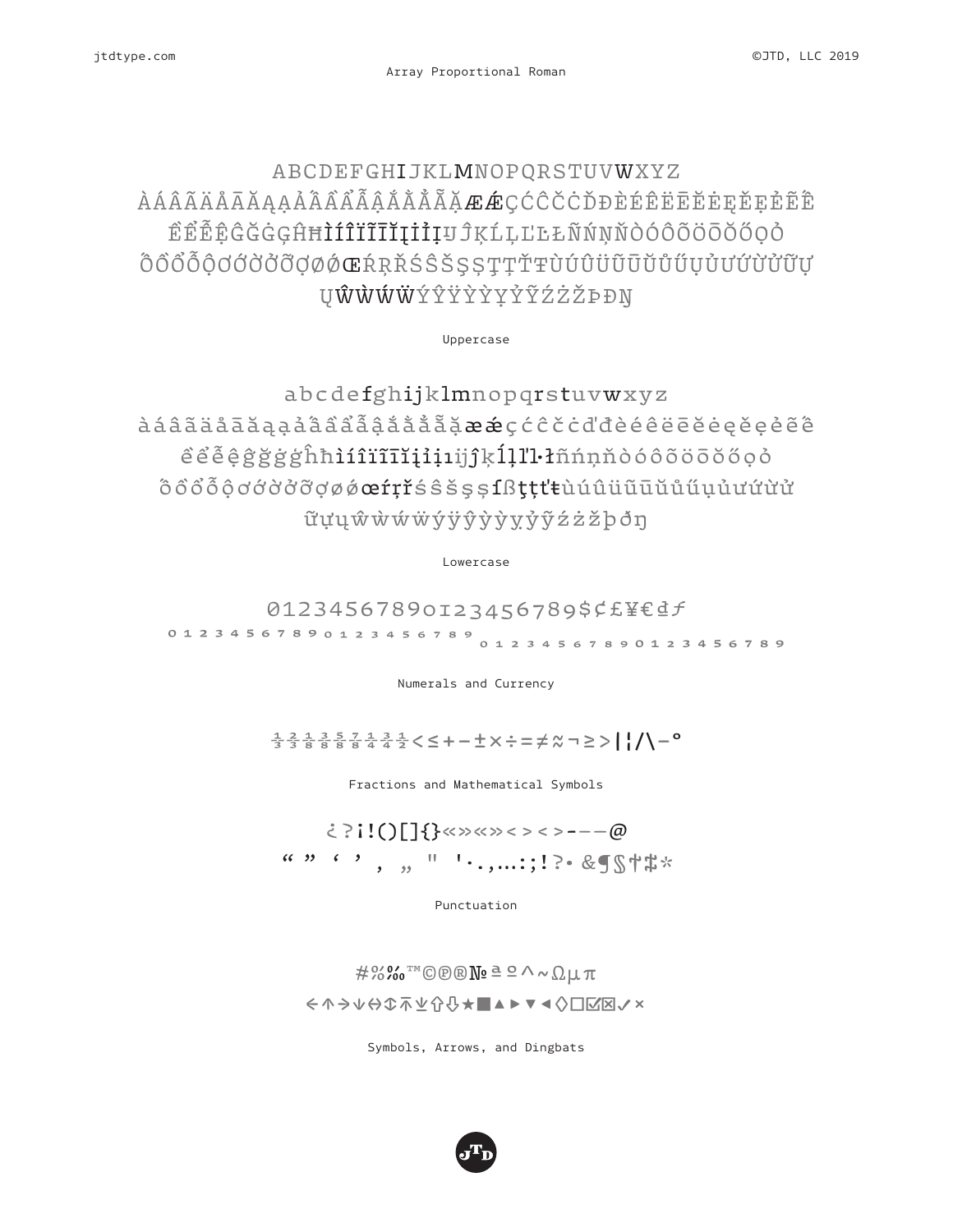### *ABCDEEFGHIJJKLLMNOPQQRSTUVWXYZ ÀÁÂÃÄÅĀĂĄẠẢẤẦẨẪẬẮẰẲẴẶÆǼÇĆĈČĊĎĐÈÉÊËĒĔĖĘĚẸẺẼẾ ỀỂỄỆĜĞĠĢĤĦÌÍÎÏĨĪĬĮİỈỊIJĴĶĹĻĽĿŁÑŃŅŇÒÓÔÕÖŌŎŐỌỎ ỐỒỔỖỘƠỚỜỞỠỢØǾŒŔŖŘŚŜŠŞȘŢȚŤŦÙÚÛÜŨŪŬŮŰỤỦƯỨỪỬỮỰ ŲŴẀẂẄÝŶŸỲỲỴỶỸŹŻŽÞÐŊ*

Uppercase

*abcdefghijklmnopqrstuvwxyz àáâãäåāăąạảấầẩẫậắằẳẵặæǽçćĉčċďđèéêëēĕėęěẹẻẽế ềểễệĝğġģĥħìíîïĩīĭįỉịıijĵķĺļľŀłñńņňòóôõöōŏőọỏ ốồổỗộơớờởỡợøǿœŕŗřśŝšşșſßţțťŧùúûüũūŭůűụủưứừử ữựųŵẁẃẅýÿŷỳỳỵỷỹźżžþðŋ*

Lowercase

*01234567890123456789\$¢£¥€₫ƒ*

*0123456789��������������������0123456789*

Numerals and Currency

#### *⅓⅔⅛⅜⅝⅞¼¾½<≤+−±×÷=≠≈¬≥>|¦/\−°*

Fractions and Mathematical Symbols

### *¿¿¡¡()[]{}«»«»‹›‹›-–—@ " " ' ' ' " " '·.,…:;!?•&¶§†‡\**

Punctuation

#### *#%‰™©℗®ªº^~Ωμπ ←↑→↓↔↕⤒⤓⇧⇩★■▲►▼◄◊☐☑☒✓✗*

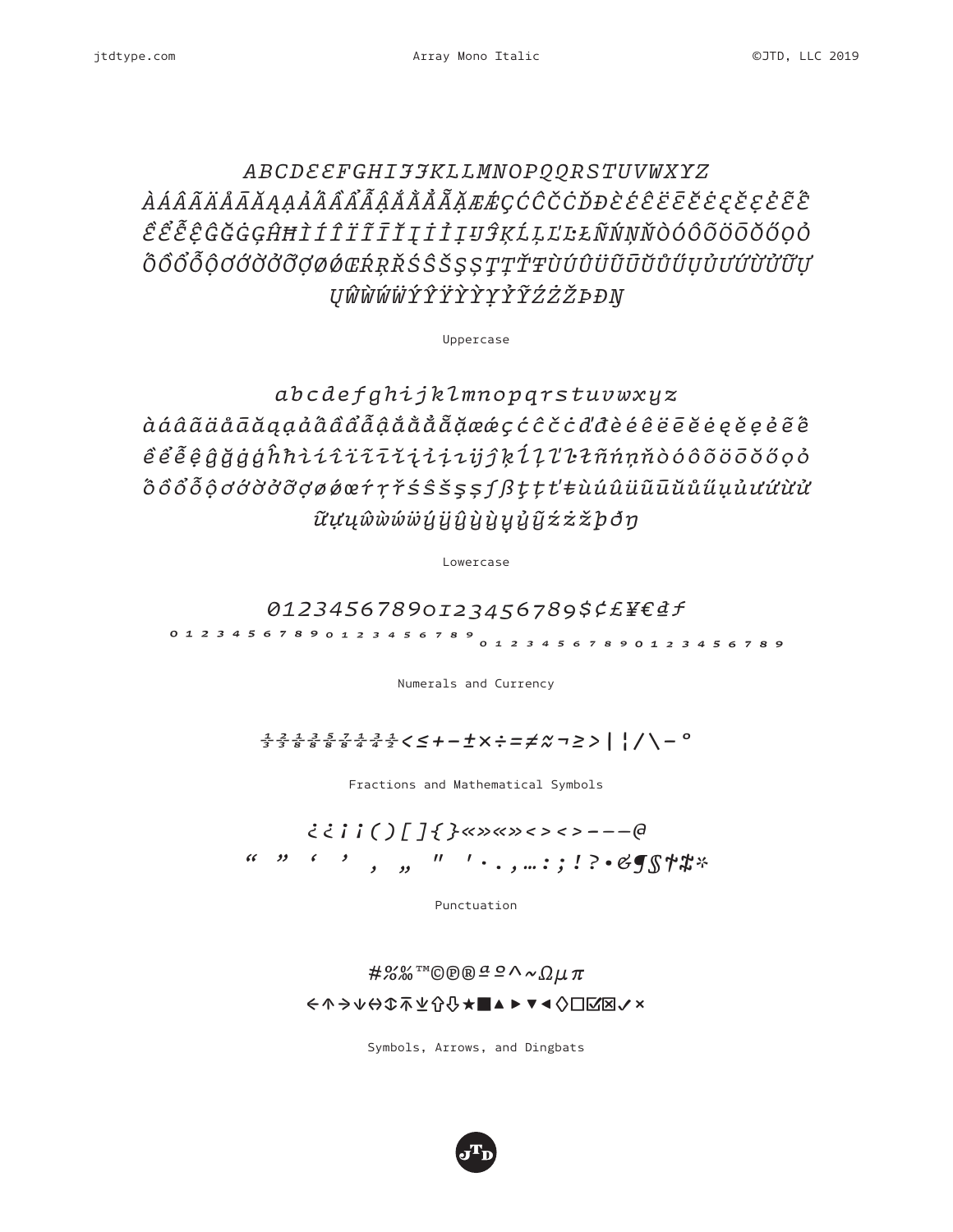## *ABCDEEFGHIJJKLLMNOPQQRSTUVWXYZ ÀÁÂÃÄÅĀĂĄẠẢẤẦẨẪẬẮẰẲẴẶÆǼÇĆĈČĊĎĐÈÉÊËĒĔĖĘĚẸẺẼẾ ỀỂỄỆĜĞĠĢĤĦÌÍÎÏĨĪĬĮİỈỊIJĴĶĹĻĽĿŁÑŃŅŇÒÓÔÕÖŌŎŐỌỎ ỐỒỔỖỘƠỚỜỞỠỢØǾŒŔŖŘŚŜŠŞȘŢȚŤŦÙÚÛÜŨŪŬŮŰỤỦƯỨỪỬỮỰ ŲŴẀẂẄÝŶŸỲỲỴỶỸŹŻŽÞÐŊ*

Uppercase

*abcdefghijklmnopqrstuvwxyz àáâãäåāăąạảấầẩẫậắằẳẵặæǽçćĉčċďđèéêëēĕėęěẹẻẽế ềểễệĝğġģĥħìíîïĩīĭįỉịıijĵķĺļľŀłñńņňòóôõöōŏőọỏ ốồổỗộơớờởỡợøǿœŕŗřśŝšşșſßţțťŧùúûüũūŭůűụủưứừử ữựųŵẁẃẅýÿŷỳỳỵỷỹźżžþðŋ*

Lowercase

*01234567890123456789\$¢£¥€₫ƒ*

*0123456789��������������������0123456789*

Numerals and Currency

*⅓⅔⅛⅜⅝⅞¼¾½<≤+−±×÷=≠≈¬≥>|¦/\−°*

Fractions and Mathematical Symbols

#### *¿¿!¡()[]{}«»«»‹›‹›-–—@* (c )) c ) , , , l l . , , ...; ! ? - BJS中常\*

Punctuation

*#%‰™©℗®№ªº^~Ωμπ ←↑→↓↔↕⤒⤓⇧⇩★■▲►▼◄◊☐☑☒✓✗*

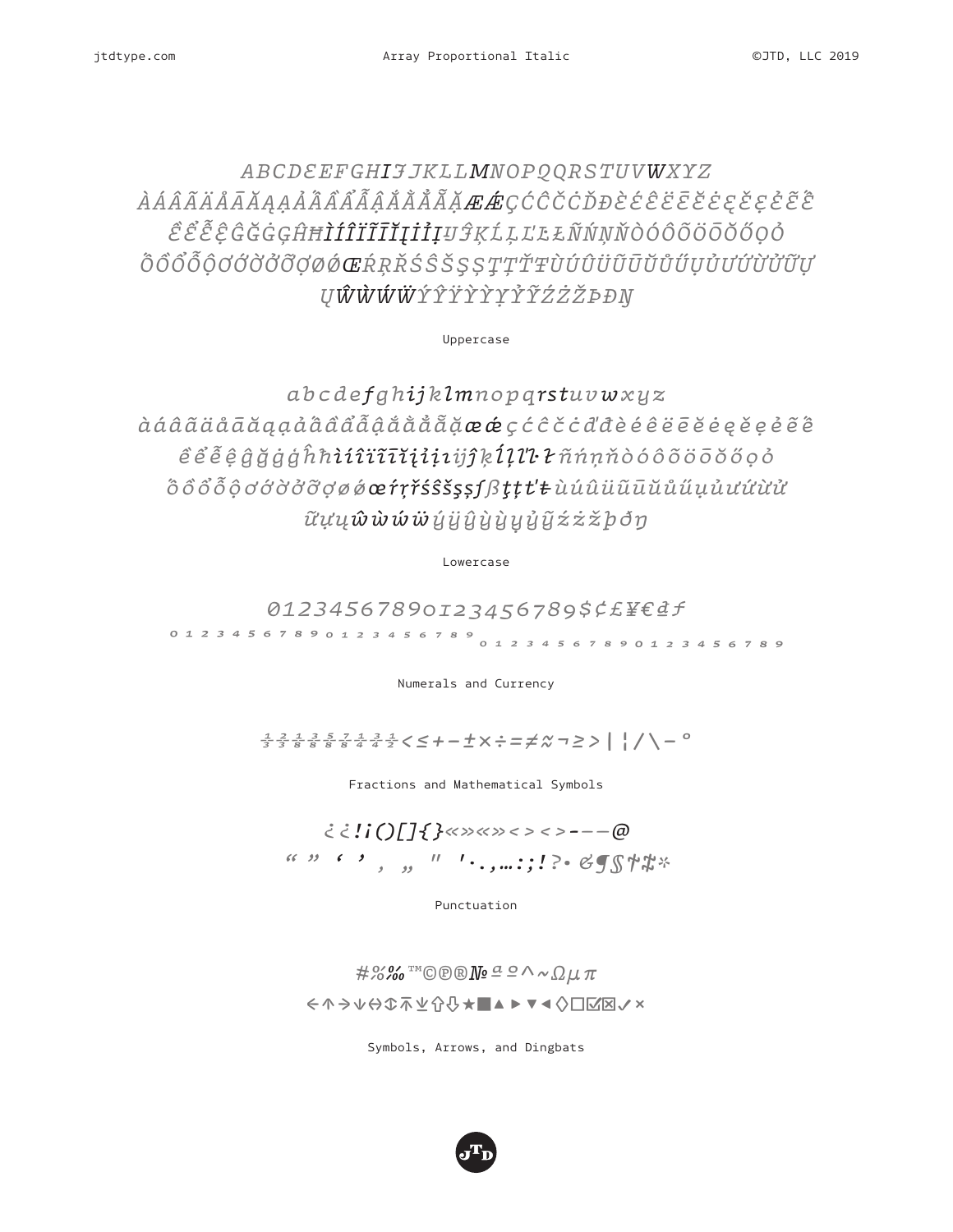```
Mono Regular/Italic 7/9 pt
if "-A" not in sys.argv:
     # make sure the external tools have the correct permissions
     externalTools = ("ffmpeg", "gifsicle", "mkbitmap", "potrace")
     for externalTool in externalTools:
         externalToolPath = os.path.join(resourcesPath, externalTool)
        os.chmod(externalToolPath, 0o775)
     # See:
     # https://bitbucket.org/ronaldoussoren/py2app/issues/256/fs-module-not-fully-working-from-app
     # https://github.com/PyFilesystem/pyfilesystem2/issues/228
     for pkgName in ["fs", "appdirs", "pytz", "six", "setuptools"]:
         infoPath = pkg_resources.get_distribution(pkgName).egg_info
        baseInfoName = os.path.basename(infoPath)
         shutil.copytree(infoPath, os.path.join(pythonLibPath, baseInfoName))
if runTests:
 appExecutable = os.path.join(appLocation, "Contents", "MacOS", appName)
 runAllTestsPath = os.path.join(drawBotRoot, "tests", "runAllTests.py")
     commands = [appExecutable, "--testScript=%s" % runAllTestsPath]
     print("Running DrawBot tests...")
     process = subprocess.Popen(commands, stdout=subprocess.PIPE, stderr=subprocess.STDOUT, universal_
newlines=True)
     stdout, stderr = process.communicate()
     lines = stdout.splitlines()
     for startTestOutputIndex, line in enumerate(lines):
         if line.endswith(" starting test script"):
             break
     if startTestOutputIndex != 0:
         print("*** UNEXPECTED OUTPUT BEFORE TEST OUTPUT ***")
         for line in lines[:startTestOutputIndex]:
             print(line)
         print("*** UNEXPECTED OUTPUT BEFORE TEST OUTPUT ***")
         $firstOptional = PHP_INT_MAX;
        if (!$isHost) {
            for (\pm i = \count(\text{stokes}) - 1; \pm i = 0; -\pm i) $token = $tokens[$i];
                 // variable is optional when it is not important and has a default value
                 if ('variable' === $token[0] && !($token[5] ?? false) && $route->hasDefault($token[3])) {
                     $firstOptional = $i;
                 } else {
                     break;
}<br>}<br>}
}
         }
         // compute the matching regexp
         $regexp = '';
         for ($i = 0, $nbToken = \count($tokens); $i < $nbToken; ++$i) {
             $regexp .= self::computeRegexp($tokens, $i, $firstOptional);
 }
         $regexp = self::REGEX_DELIMITER.'^'.$regexp.'$'.self::REGEX_DELIMITER.'sD'.($isHost ? 'i' : '');
         // enable Utf8 matching if really required
         if ($needsUtf8) {
             $regexp .= 'u';
             for ($i = 0, $nbToken = \count($tokens); $i < $nbToken; ++$i) {
                 if ('variable' === $tokens[$i][0]) {
                     $tokens[$i][4] = true;
}<br>}<br>}
}
         }
        return [
             'staticPrefix' => self::determineStaticPrefix($route, $tokens),
             'regex' => $regexp,
             'tokens' => array_reverse($tokens),
             'variables' => $variables,
         ];
```
**Mono** Regular/Italic 9/11 pt

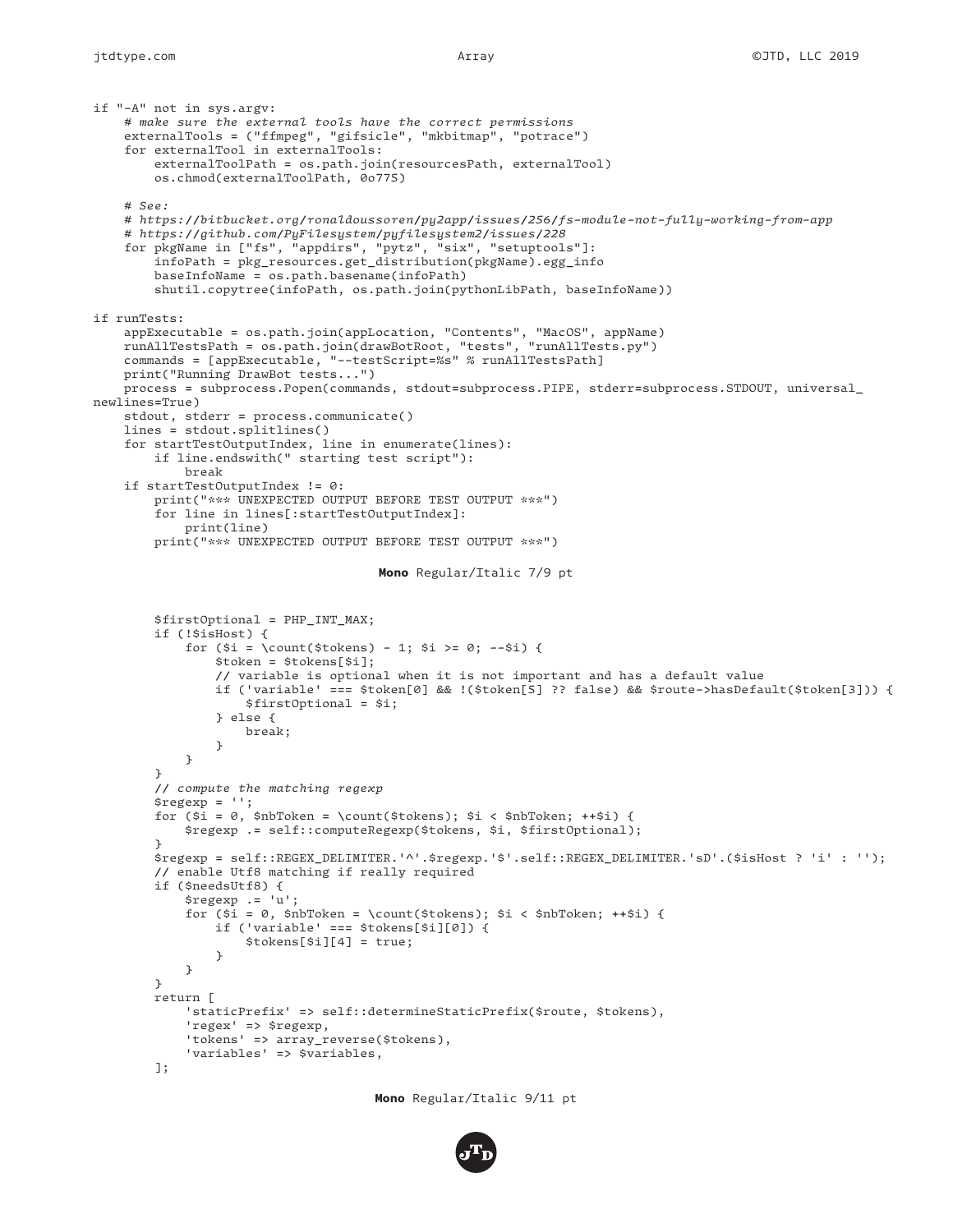```
Mono Regular/Italic 7/9 pt
if "-A" not in sys.argv:
     # make sure the external tools have the correct permissions
     externalTools = ("ffmpeg", "gifsicle", "mkbitmap", "potrace")
     for externalTool in externalTools:
         externalToolPath = os.path.join(resourcesPath, externalTool)
         os.chmod(externalToolPath, 0o775)
     # See:
     # https://bitbucket.org/ronaldoussoren/py2app/issues/256/fs-module-not-ful
ly-working-from-app
     # https://github.com/PyFilesystem/pyfilesystem2/issues/228
     for pkgName in ["fs", "appdirs", "pytz", "six", "setuptools"]:
         infoPath = pkg_resources.get_distribution(pkgName).egg_info
         baseInfoName = os.path.basename(infoPath)
         shutil.copytree(infoPath, os.path.join(pythonLibPath, baseInfoName))
if runTests:
 appExecutable = os.path.join(appLocation, "Contents", "MacOS", appName)
 runAllTestsPath = os.path.join(drawBotRoot, "tests", "runAllTests.py")
     commands = [appExecutable, "--testScript=%s" % runAllTestsPath]
    print("Running DrawBot tests...")
    process = subprocess.Popen(commands, stdout=subprocess.PIPE, 
stderr=subprocess.STDOUT, universal_newlines=True)
     stdout, stderr = process.communicate()
     lines = stdout.splitlines()
     for startTestOutputIndex, line in enumerate(lines):
         $firstOptional = PHP_INT_MAX;
         if (!$isHost) {
            for (\xi i = \count(\xi to kens) - 1; \xi i \ge 0; -\xi i) $token = $tokens[$i];
                 // variable is optional when it is not important and has a def
ault value
                 if ('variable' === $token[0] && !($token[5] ?? false) && $rout
e->hasDefault($token[3])) {
                     $firstOptional = $i;
                 } else {
                     break;
}<br>}
 }
 }
         // compute the matching regexp
         $regexp = '';
         for ($i = 0, $nbToken = \count($tokens); $i < $nbToken; ++$i) {
             $regexp .= self::computeRegexp($tokens, $i, $firstOptional);
         }
         $regexp = self::REGEX_DELIMITER.'^'.$regexp.'$'.self::REGEX_DELIMITER.
'sD'.($isHost ? 'i' : '');
         // enable Utf8 matching if really required
         if ($needsUtf8) {
             $regexp .= 'u';
             for ($i = 0, $nbToken = \count($tokens); $i < $nbToken; ++$i) {
                 if ('variable' === $tokens[$i][0]) {
                     $tokens[$i][4] = true;
```
**Mono** Regular/Italic 9/11 pt

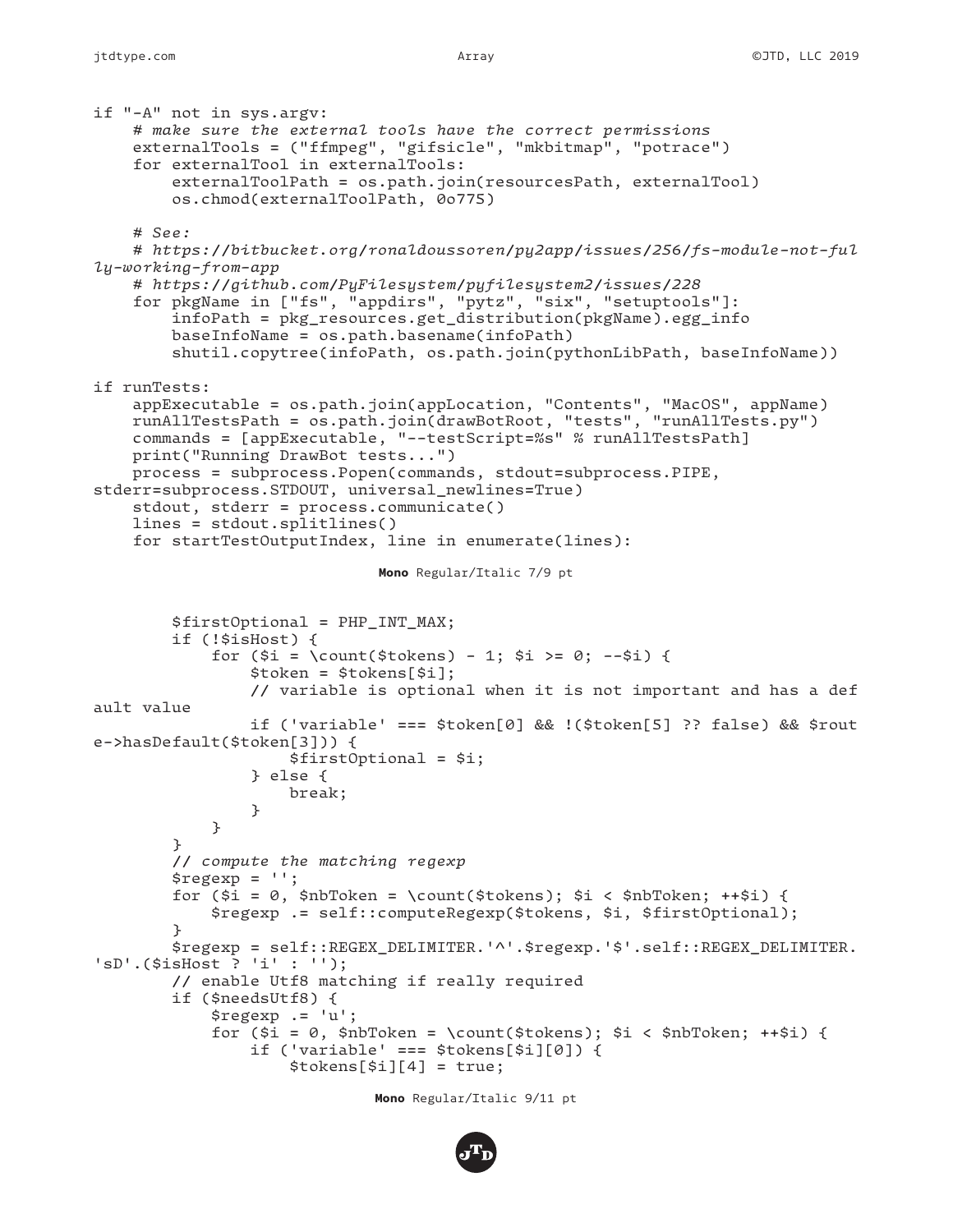There is an occasional star, like *chi Carinae,* whose spectrum consists almost wholly of bright lines, in general bearing no apparent relationship to the bright lines in the spectra of the gaseous nebulae except that the hydrogen lines are there, as they are almost everywhere. There is reason to believe that such a spectrum indicates the existence of a **very extensive** and **very hot atmosphere** surrounding the main body, or core, of the star in question. This particular star is remarkable in that it has undergone great changes in brilliancy and is located upon a background of nebulosity. The chances are strong that the star has *rushed through the nebulosity* with high rate of speed and that the resulting bombardment of the star has expanded and intensely heated its atmosphere.

There are the Wolf-Rayet stars, named from the French astronomers who discovered the first three of this class, whose spectra show a great variety of combinations of continuous spectrum and bright bands. We believe that the continuous spectrum in such a star comes from the more condensed central part, or core, and that the bright-line light proceeds from a hot atmosphere extending far out from the core.

The great majority of the stars have spectra which are continuous, except for the presence of dark or absorption lines: a few lines in the very blue stars, and an increasing number of lines as we pass from the blue through the yellow and red stars to those which are extremely red.

#### **Mono** Regular/Italic/Bold/Bold Italic 7/9 pt

There is an occasional star, like *chi Carinae,* whose spectrum consists almost wholly of bright lines, in general bearing no apparent relationship to the bright lines in the spectra of the gaseous nebulae except that the hydrogen lines are there, as they are almost everywhere. There is reason to believe that such a spectrum indicates the existence of a **very extensive** and **very hot atmosphere** surrounding the main body, or core, of the star in question. This particular star is remarkable in that it has undergone great changes in brilliancy and is located upon a background of nebulosity. The chances are strong that the star has *rushed through the nebulosity* with high rate of speed and that the resulting bombardment of the star has expanded and intensely heated its atmosphere. There are the Wolf-Rayet stars, named from the French astronomers who discovered the first three of this class, whose spectra show a great variety of combinations of continuous spectrum and bright bands. We believe that the continuous spectrum in such a star comes from the more condensed central part, or core, and that the bright-line light proceeds from a hot atmosphere extending far out from the core.

The great majority of the stars have spectra which are continuous, except for the presence

**Mono** Regular/Italic/Bold/Bold Italic 8/10 pt

There is an occasional star, like *chi Carinae,* whose spectrum consists almost wholly of bright lines, in general bearing no apparent relationship to the bright lines in the spectra of the gaseous nebulae except that the hydrogen lines are there, as they are almost everywhere. There is reason to believe that such a spectrum indicates the existence of a **very extensive** and **very hot atmosphere** surrounding the main body, or core, of the star in question. This particular star is remarkable in that it has undergone great changes in brilliancy and is located upon a background of nebulosity. The chances are strong that the star has *rushed through the nebulosity* with high rate of speed and that the resulting bombardment of the star has expanded and intensely heated its atmosphere.

There are the Wolf-Rayet stars, named from the French astronomers who discovered the first three of this class, whose spectra show a great variety of combinations of continuous spectrum and bright bands. We believe that the continuous spectrum in such a star comes from the more condensed central part, or core, and that the bright-line light proceeds from a hot atmosphere extending far out from the core.

The great majority of the stars have spectra which are continuous, except for the presence of dark or absorption lines: a few lines in the very blue stars, and an increasing number of lines as we pass from the blue through the yellow and red stars to those which are extremely red. Secchi in the late 60's classified the spectra of the brighter stars, according to the absorption lines in their spectra, into Types I, II III and IV, which correspond: Type I, to the very blue stars, such as *Spica* and *Sirius;* Type II, to the yellow stars similar to our Sun; Type III, to the red stars

#### **Proportional** Regular/Italic/Bold/Bold Italic 7/9 pt

There is an occasional star, like *chi Carinae,* whose spectrum consists almost wholly of bright lines, in general bearing no apparent relationship to the bright lines in the spectra of the gaseous nebulae except that the hydrogen lines are there, as they are almost everywhere. There is reason to believe that such a spectrum indicates the existence of a **very extensive** and **very hot atmosphere** surrounding the main body, or core, of the star in question. This particular star is remarkable in that it has undergone great changes in brilliancy and is located upon a background of nebulosity. The chances are strong that the star has *rushed through the nebulosity* with high rate of speed and that the resulting bombardment of the star has expanded and intensely heated its atmosphere.

There are the Wolf-Rayet stars, named from the French astronomers who discovered the first three of this class, whose spectra show a great variety of combinations of continuous spectrum and bright bands. We believe that the continuous spectrum in such a star comes from the more condensed central part, or core, and that the bright-line light proceeds from a hot atmosphere extending far out from the core.

The great majority of the stars have spectra which are continuous, except for the presence of dark or absorption lines: a few lines in the very blue stars, and an increasing number of lines as we pass from the blue through the yellow and red stars to those

**Proportional** Regular/Italic/Bold/Bold Italic 8/10 pt

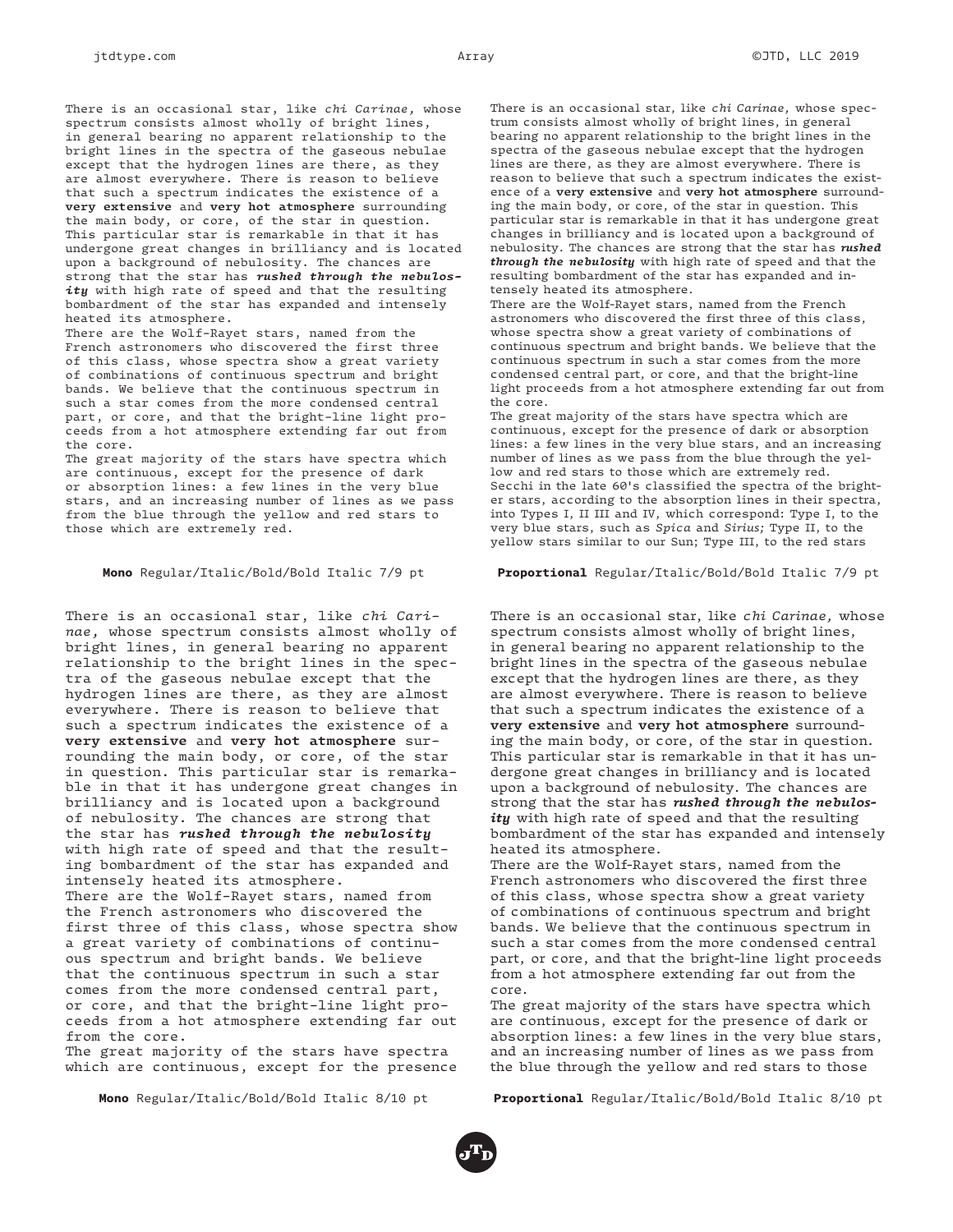There is an occasional star, like *chi Carinae,* whose spectrum consists almost wholly of bright lines, in general bearing no apparent relationship to the bright lines in the spectra of the gaseous nebulae except that the hydrogen lines are there, as they are almost everywhere. There is reason to believe that such a spectrum indicates the existence of a **very extensive** and **very hot atmosphere** surrounding the main body, or core, of the star in question. This particular star is remarkable in that it has undergone great changes in brilliancy and is located upon a background of nebulosity. The chances are strong that the star has *rushed through the nebulosity* with high rate of speed and that the resulting bombardment of the star has expanded and intensely heated its atmosphere.

There are the Wolf-Rayet stars, named from the French astronomers who discovered the first three of this class, whose spectra show a great variety of combinations of continuous spectrum and

**Mono** Regular/Italic/Bold/Bold Italic 9/11 pt

There is an occasional star, like *chi Carinae,* whose spectrum consists almost wholly of bright lines, in general bearing no apparent relationship to the bright lines in the spectra of the gaseous nebulae except that the hydrogen lines are there, as they are almost everywhere. There is reason to believe that such a spectrum indicates the existence of a **very extensive** and **very hot atmosphere** surrounding the main body, or core, of the star in question. This particular star is remarkable in that it has undergone great changes in brilliancy and is located upon a background of nebulosity. The chances are strong that the star has *rushed through the nebulosity* with high rate of speed and that the resulting bombardment of the star has expanded and intensely heated its atmosphere. There are the Wolf-Rayet stars,

named from the French astrono-

**Mono** Regular/Italic/Bold/Bold Italic 10/12 pt

There is an occasional star, like *chi Carinae,* whose spectrum consists almost wholly of bright lines, in general bearing no apparent relationship to the bright lines in the spectra of the gaseous nebulae except that the hydrogen lines are there, as they are almost everywhere. There is reason to believe that such a spectrum indicates the existence of a **very extensive** and **very hot atmosphere** surrounding the main body, or core, of the star in question. This particular star is remarkable in that it has undergone great changes in brilliancy and is located upon a background of nebulosity. The chances are strong that the star has *rushed through the nebulosity* with high rate of speed and that the resulting bombardment of the star has expanded and intensely heated its atmosphere.

There are the Wolf-Rayet stars, named from the French astronomers who discovered the first three of this class, whose spectra show a great variety of combinations of continuous spectrum and bright bands. We believe that the continuous spectrum in such a star comes from the more condensed central part, or core, and that the bright-line light proceeds from

#### **Proportional** Regular/Italic/Bold/Bold Italic 9/11 pt

There is an occasional star, like *chi Carinae,* whose spectrum consists almost wholly of bright lines, in general bearing no apparent relationship to the bright lines in the spectra of the gaseous nebulae except that the hydrogen lines are there, as they are almost everywhere. There is reason to believe that such a spectrum indicates the existence of a **very extensive** and **very hot atmosphere** surrounding the main body, or core, of the star in question. This particular star is remarkable in that it has undergone great changes in brilliancy and is located upon a background of nebulosity. The chances are strong that the star has *rushed through the nebulosity* with high rate of speed and that the resulting bombardment of the star has expanded and intensely heated its atmosphere. There are the Wolf-Rayet stars, named

from the French astronomers who discovered the first three of this class, whose spectra show a great variety of combinations of continuous spectrum and bright

**Proportional** Regular/Italic/Bold/Bold Italic 10/12 pt

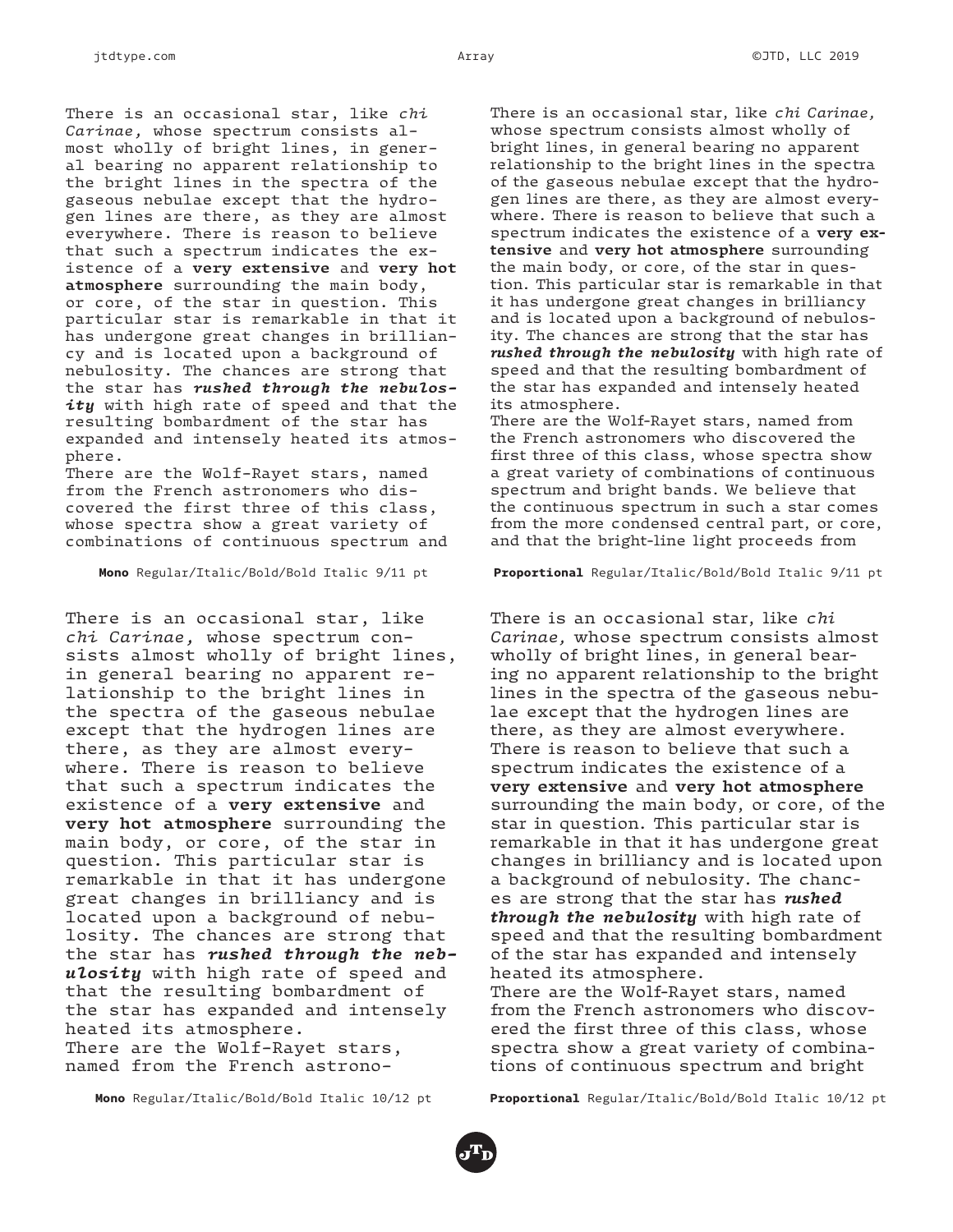There is an occasional star, like *chi Carinae,* whose spectrum consists almost wholly of bright lines, in general bearing no apparent relationship to the bright lines in the spectra of the gaseous nebulae except that the hydrogen lines are there, as they are almost everywhere. There is reason to believe that such a spectrum indicates the existence of a **very extensive** and **very hot atmosphere** surrounding the main body, or core, of the star in question. This particular star is remarkable in that it has undergone great changes in brilliancy and is located upon a background of nebulosity. The chances are strong that the star has *rushed through the nebulosity* with high rate of speed and that the re-

**Mono** Regular/Italic/Bold/Bold Italic 11/13 pt

There is an occasional star, like *chi Carinae,* whose spectrum consists almost wholly of bright lines, in general bearing no apparent relationship to the bright lines in the spectra of the gaseous nebulae except that the hydrogen lines are there, as they are almost everywhere. There is reason to believe that such a spectrum indicates the existence of a **very extensive** and **very hot atmosphere** surrounding the main body, or core, of the star in question. This particular star is remarkable in that it has undergone great changes in brilliancy and is located upon a background of nebulosity. The chances

There is an occasional star, like *chi Carinae,* whose spectrum consists almost wholly of bright lines, in general bearing no apparent relationship to the bright lines in the spectra of the gaseous nebulae except that the hydrogen lines are there, as they are almost everywhere. There is reason to believe that such a spectrum indicates the existence of a **very extensive** and **very hot atmosphere** surrounding the main body, or core, of the star in question. This particular star is remarkable in that it has undergone great changes in brilliancy and is located upon a background of nebulosity. The chances are strong that the star has *rushed through the nebulosity* with high rate of speed and that the resulting bombardment of the star has expanded and intensely heated its atmosphere.

**Proportional** Regular/Italic/Bold/Bold Italic 11/13 pt

There is an occasional star, like *chi Carinae,* whose spectrum consists almost wholly of bright lines, in general bearing no apparent relationship to the bright lines in the spectra of the gaseous nebulae except that the hydrogen lines are there, as they are almost everywhere. There is reason to believe that such a spectrum indicates the existence of a **very extensive** and **very hot atmosphere** surrounding the main body, or core, of the star in question. This particular star is remarkable in that it has undergone great changes in brilliancy and is located upon a background of nebulosity. The chances are strong that the star has *rushed through the nebulosity* with high rate of speed and

**Mono** Regular/Italic/Bold/Bold Italic 12/14 pt

**Proportional** Regular/Italic/Bold/Bold Italic 12/14 pt

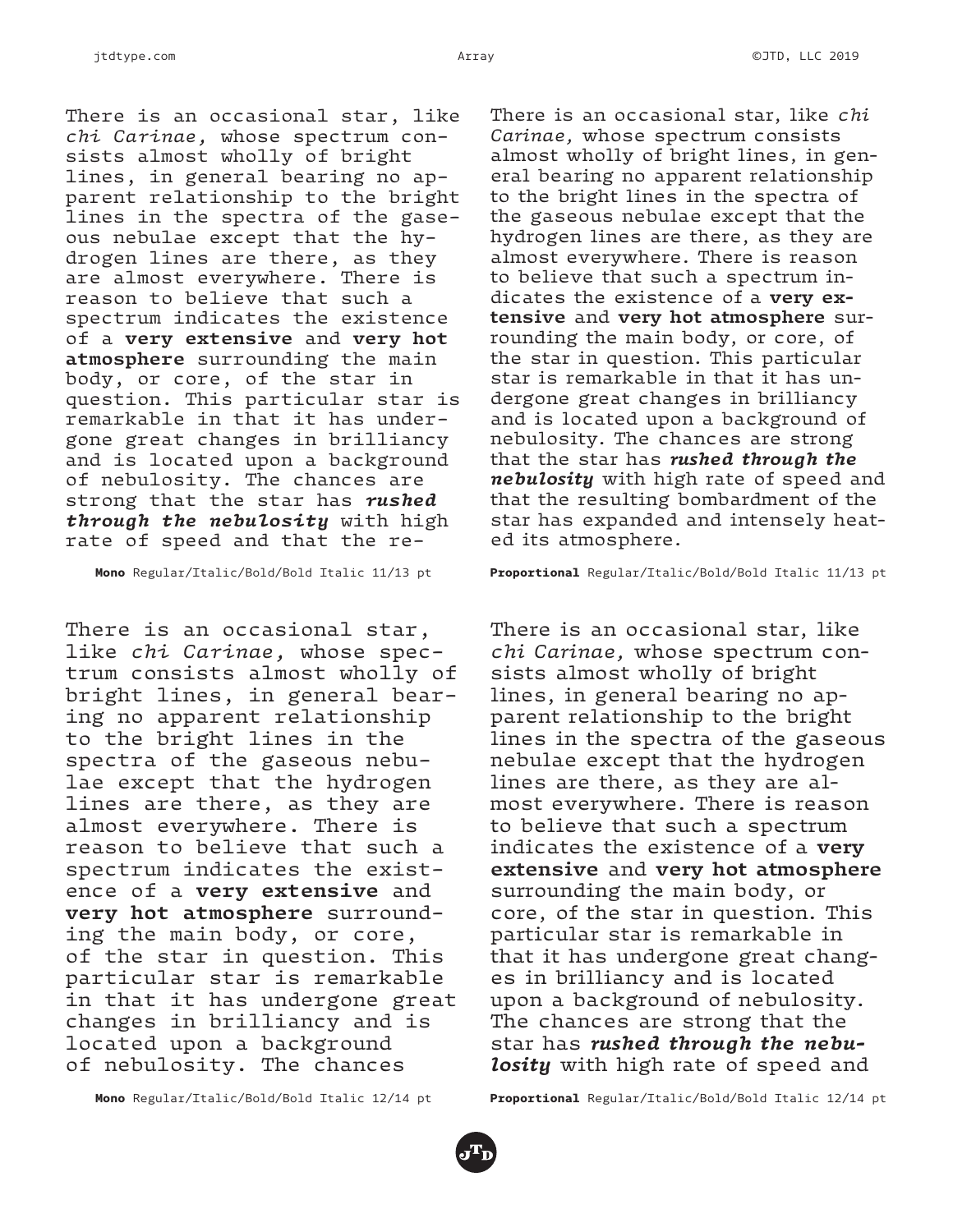There is an occasional star, like *chi Carinae,* whose spectrum consists almost wholly of bright lines, in general bearing no apparent relationship to the bright lines in the spectra of the gaseous nebulae except that the hydrogen lines are there, as they are almost everywhere. There is reason to believe that such a spectrum indicates the existence of a **very extensive** and **very hot atmosphere** surrounding the main body, or core, of the star in question. This particular star is remarkable in that it has undergone great changes in brilliancy and is located upon a background of nebulosity. The chances are strong that the star has *rushed through the nebulosity* with high rate of speed and that the resulting bombardment of the star has expanded and intensely heated its atmosphere. There are the Wolf-Rayet stars, named from the French astronomers who discovered the first three of this class, whose spectra show a great variety

**Mono** Regular/Italic/Bold/Bold Italic 14/16

There is an occasional star, like *chi Carinae,* whose spectrum consists almost wholly of bright lines, in general bearing no apparent relationship to the bright lines in the spectra of the gaseous nebulae except that the hydrogen lines are there, as they are almost everywhere. There is reason to believe that such a spectrum indicates the existence of a **very extensive** and **very hot atmosphere** surrounding the main body, or core, of the star in question. This particular star is remarkable in that it has undergone great changes in brilliancy and is located upon a background of nebulosity. The chances are strong that the star has *rushed through the nebulosity* with high rate of speed and that the resulting bombardment of the star has expanded and intensely heated its atmosphere. There are the Wolf-Rayet stars, named from the French astronomers who discovered the first three of this class, whose spectra show a great variety of combinations of continuous spectrum and bright bands. We believe that

**Proportional** Regular/Italic/Bold/Bold Italic 14/16